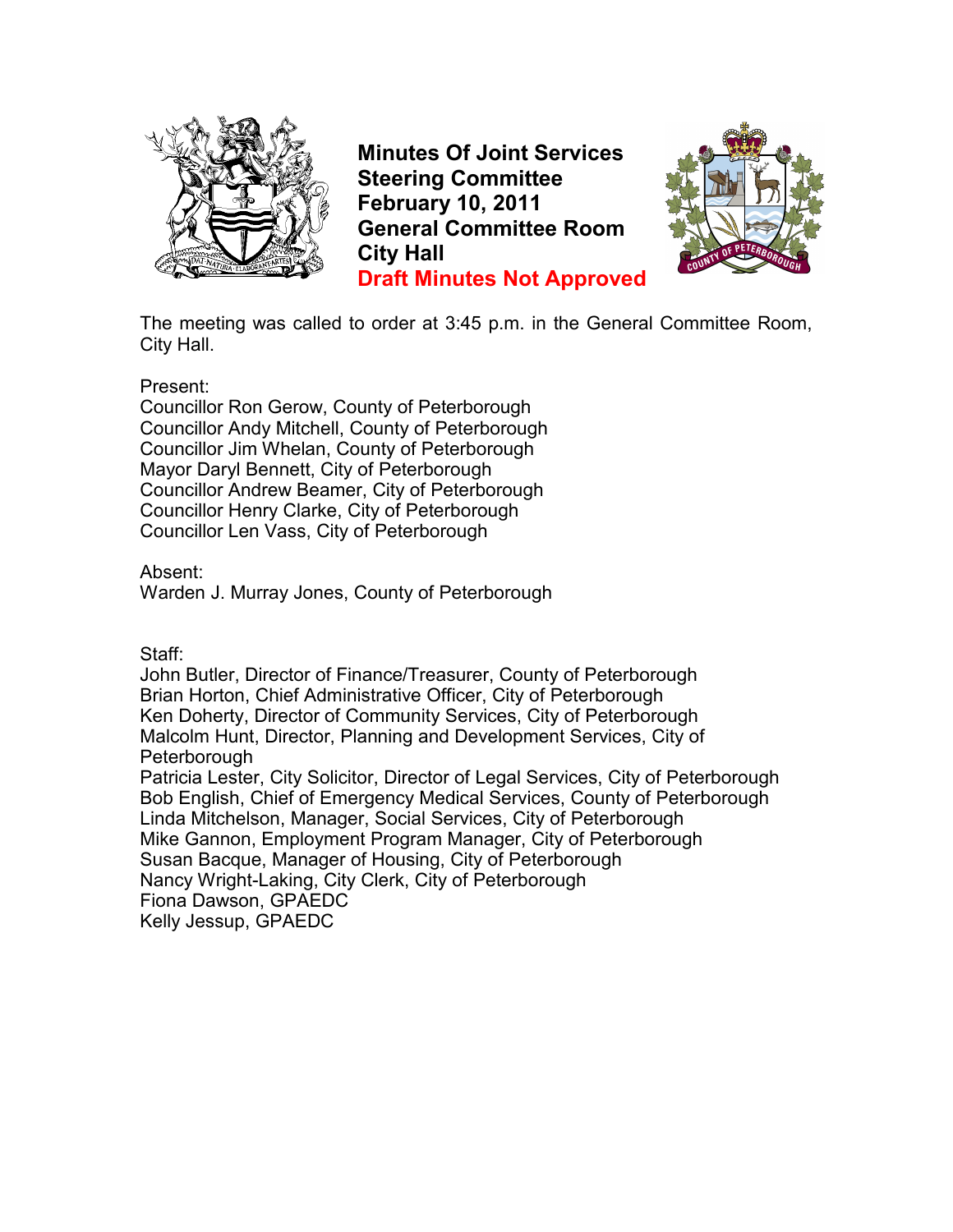## **Appointment of Chair and Vice-Chair**

Moved by Councillor Whelan, seconded by Councillor Mitchell

### **That Councillor Gerow be appointed as Chair of the Joint Services Steering Committee.**

"CARRIED"

Moved by Councillor Clarke, seconded by Councillor Vass

### **That Councillor Beamer be appointed as Vice Chair of the Joint Services Steering Committee.**

"CARRIED"

### **Minutes of the Meeting of November 18, 2010**

Moved by Councillor Clarke

### **That the minutes of the meeting of November 18, 2010, be approved.**

"CARRIED"

### **Disclosure of Interest**

There were no disclosures of interest.

#### **Minutes for Information**

Moved by Councillor Clarke, seconded by Councillor Vass

**That the AHAC (Affordable Housing Action Committee) minutes of October 12, 2010, November 9, 2010 and December 14, 2010 be received for information.**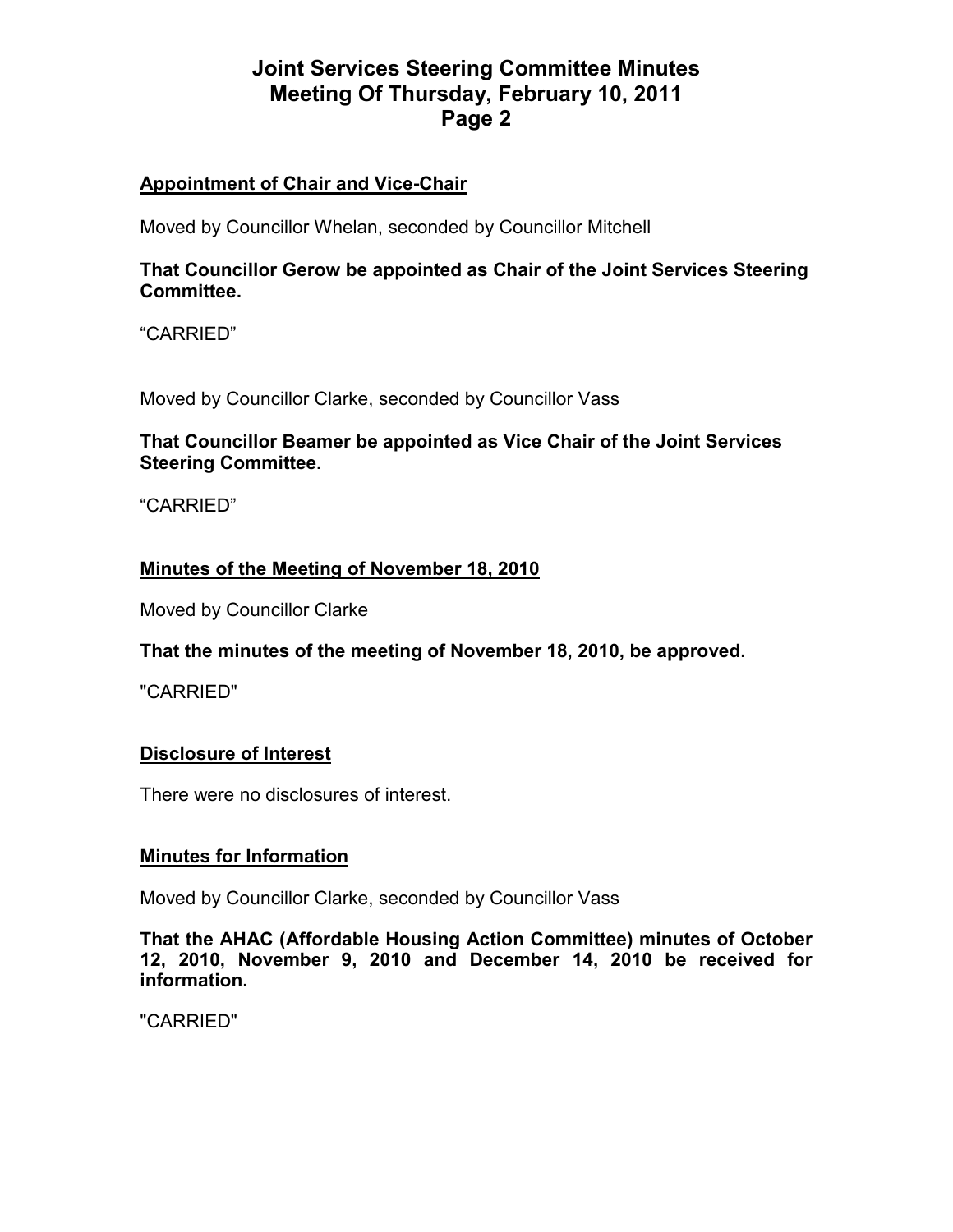#### **Report CSSSJSSC11-001 Ontario Works Service Plan Ken Doherty, Director of Community Services, City of Peterborough**

Linda Mitchelson, Manager, Social Services, City of Peterborough, made a presentation regarding the Ontario Works Service Plan.

Moved by Councillor Vass, seconded by Councillor Mitchell

**That the Joint Services Steering Committee endorse the recommendation outlined in Report CSSSJSSC11-001 dated February 10, 2011 of the Director of Community Services, as follows:** 

**That the report and presentation on the 2010-2011 Ontario Works Service Plan (Appendix A) and the Ontario Works Service Plan Addendum (Appendix B) be received for information.** 

"CARRIED"

#### **Report GPAEDCJSSC11-001 Tourism Destination Brand Communication Tom Sayer, Interim President & CEO, GPAEDC**

Fiona Dawson, Tourism Director, GPAEDC, Peterborough & the Kawarthas Tourism Division made a presentation regarding Tourism Destination Brand Communication.

Moved by Councillor Clarke, seconded by Councillor Mitchell

**That Committee approve the recommendation outlined in Report GPAEDCJSSC11-001, dated February 10, 2011, of the Interim President & CEO of the GPAEDC as follows:** 

**That Report GPAEDCJSSC11-001 and a presentation by the GPAEDC be received for information.**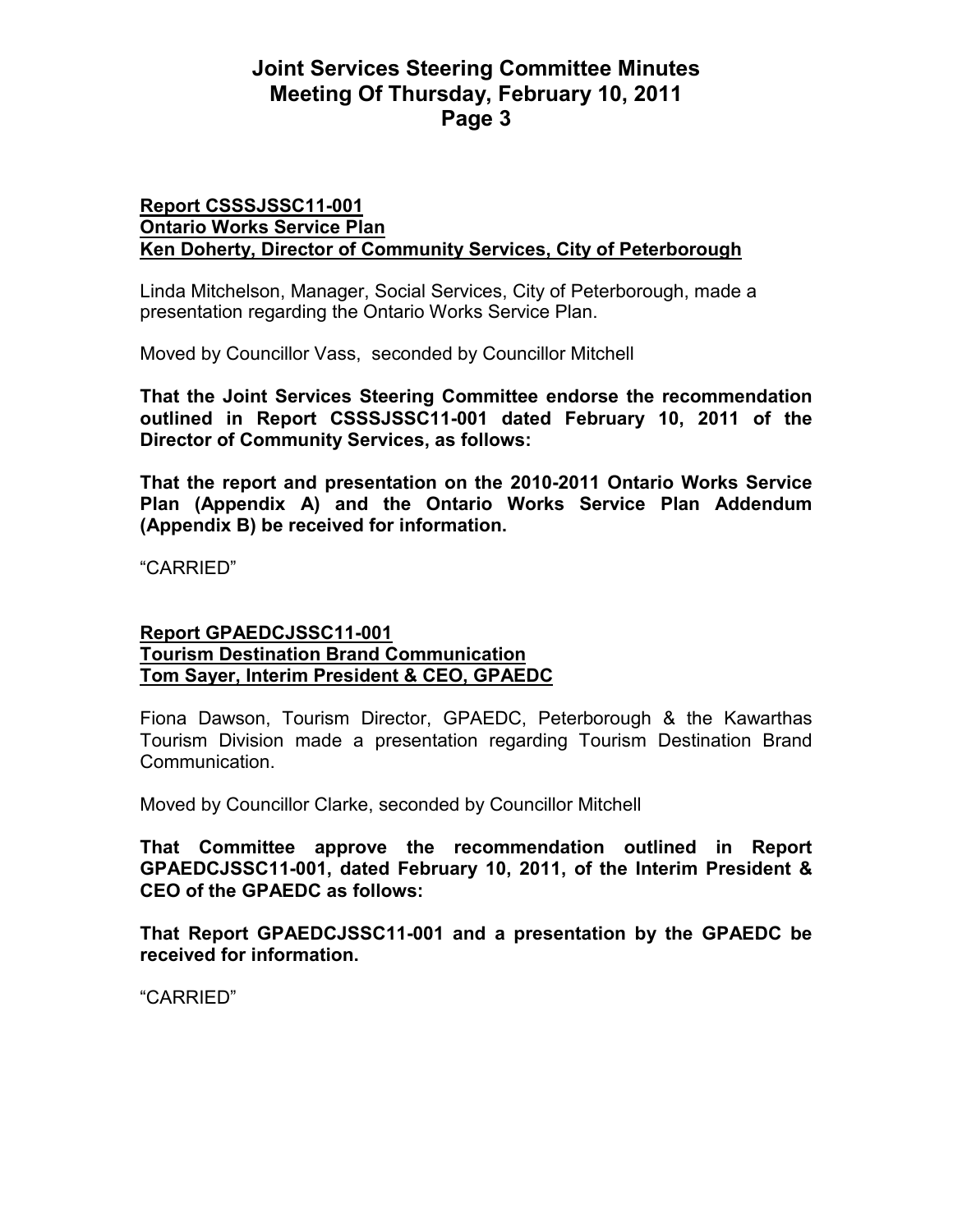## **Report PLHDJSSC11-01**

**Bill 140 and the Province's Long Term Affordable Housing Strategy (LTAHS) Malcolm Hunt, Director of Planning and Development Services, City of Peterborough**

Moved by Councillor Clarke, seconded by Mayor Bennett

**That Joint Services Steering Committee approve the recommendation in Report PLHDJSSC11-01 dated February 10, 2011, of the Director of Planning and Development Services as follows:** 

**That Report PLHDJSSC11-01 be received for information.** 

"CARRIED"

## **Consent Agenda**

Moved by Mayor Bennett, seconded by Councillor Beamer

**That items 7, 8, 9, 10, and 11 be approved as part of the Consent Agenda.** 

"CARRIED"

#### **Ambulance OffLoad Business Case Funding for Peterborough County/City EMS - 2011/2012 Bob English, Chief of EMS, County of Peterborough**

Moved by Mayor Bennett, seconded by Councillor Beamer

**That Joint Services Steering Committee approve the recommendation in the Ambulance OffLoad Business Case Funding report, dated February 10, 2011, of the Chief of Emergency Medical Services as follows:** 

**That the report be received for information.**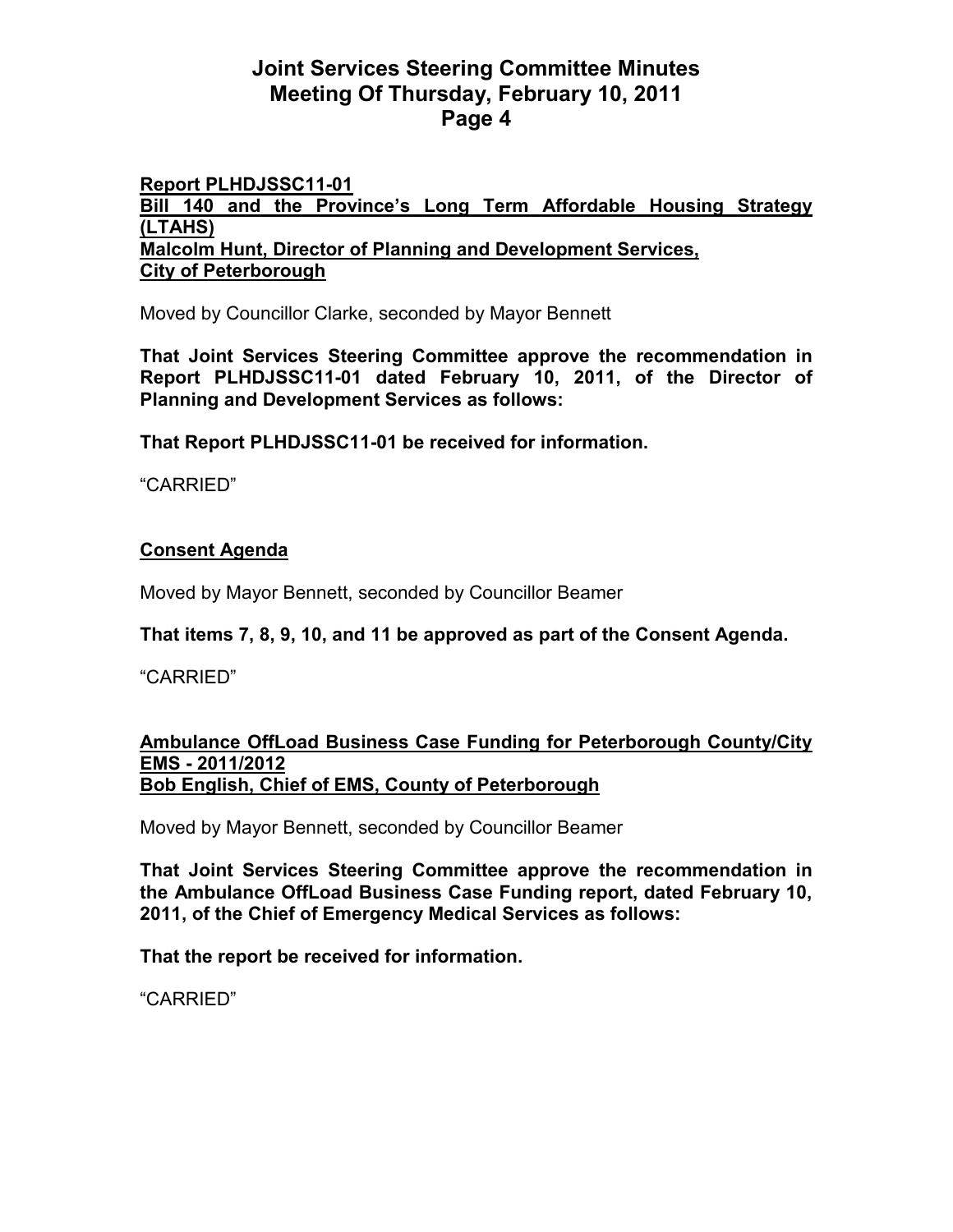#### **EMS Quality Assurance Audit & Review Bob English, Chief of EMS, County of Peterborough**

Moved by Mayor Bennett, seconded by Councillor Beamer

**That Joint Services Steering Committee approve the recommendation in the EMS Quality Assurance Audit & Review report, dated February 10, 2011, of the Chief of Emergency Medical Services as follows:** 

**That the report be received for information.** 

"CARRIED"

#### **EMS Year End Report - 2010 Bob English, Chief of EMS, County of Peterborough**

Moved by Mayor Bennett, seconded by Councillor Beamer

**That Joint Services Steering Committee approve the recommendation in the EMS Year End Report – 2010 report, dated February 10, 2011, of the Chief of Emergency Medical Services as follows:** 

**That the report be received for information.** 

"CARRIED"

#### **EMS Costs Associated With Elections Bob English, Chief of EMS, County of Peterborough**

Moved by Mayor Bennett, seconded by Councillor Beamer

**That Joint Services Steering Committee approve the recommendation in the EMS Costs Associated With Elections report, dated February 10, 2011, of the Chief of Emergency Medical Services as follows:** 

**That the report be received for information.**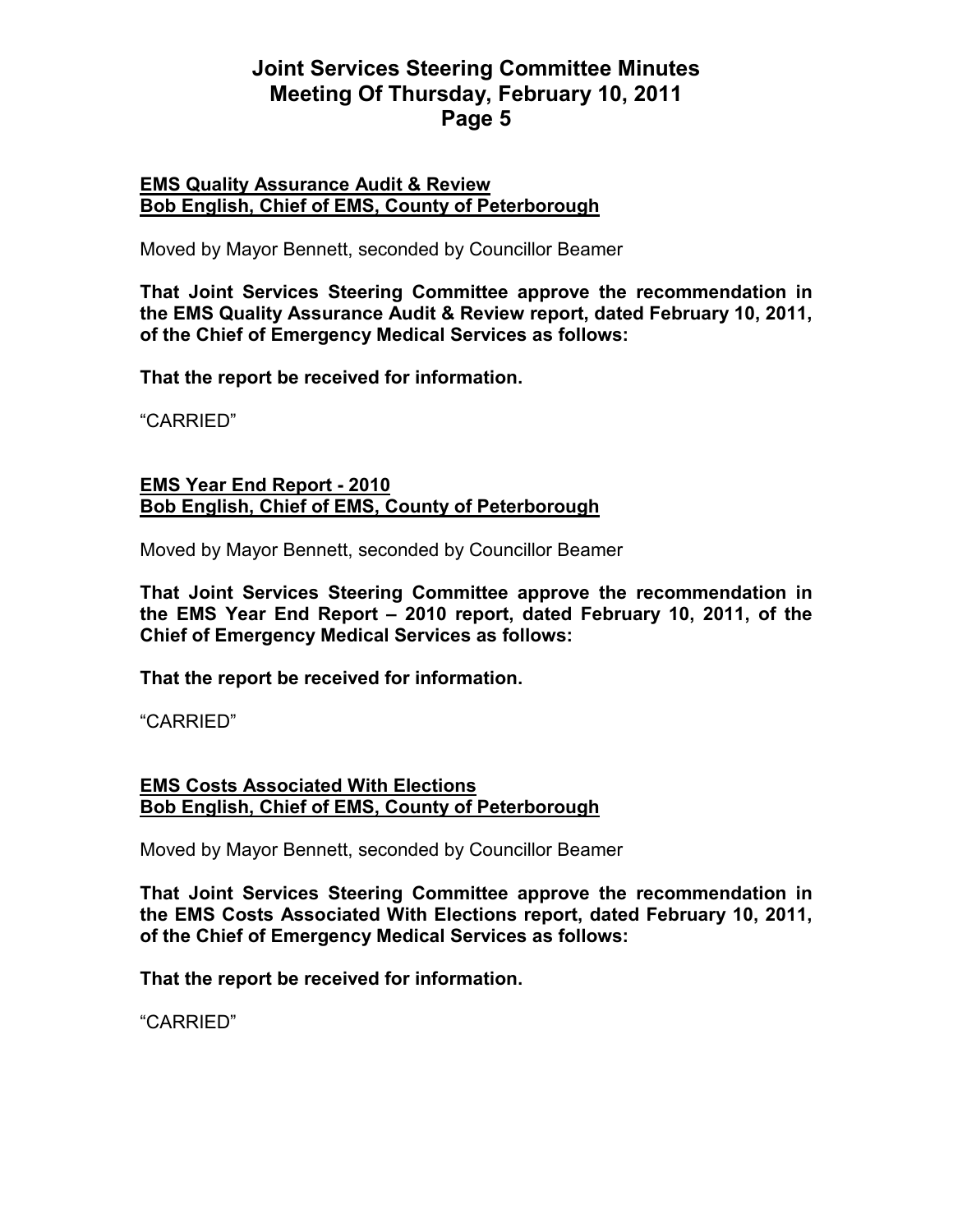#### **2011 Joint Services Meeting Schedule**

Moved by Mayor Bennett, seconded by Councillor Beamer

**That the Joint Services Steering Committee approve the proposed schedule of meetings for 2011 Committee meetings in accordance with Articles 2.6 and 2.7 of the Consolidated Municipal Service Management Agreement (2009 – 2013):** 

**Thursday, April 14, 2011 Thursday, June 9, 2011 Thursday, October 13, 2011** 

"CARRIED"

#### **County of Lambton Correspondence**

Moved by Mayor Bennett, seconded by Councillor Whelan

**That the County of Lambton resolution concerning Ontario Works eligibility rules for persons disqualified from the Ontario Student Assistance Program (OSAP) be received for information.** 

"CARRIED"

### **Other Business**

There was no Other Business.

### **Next Meeting**

The next meeting is scheduled for Thursday, April 14, 2011.